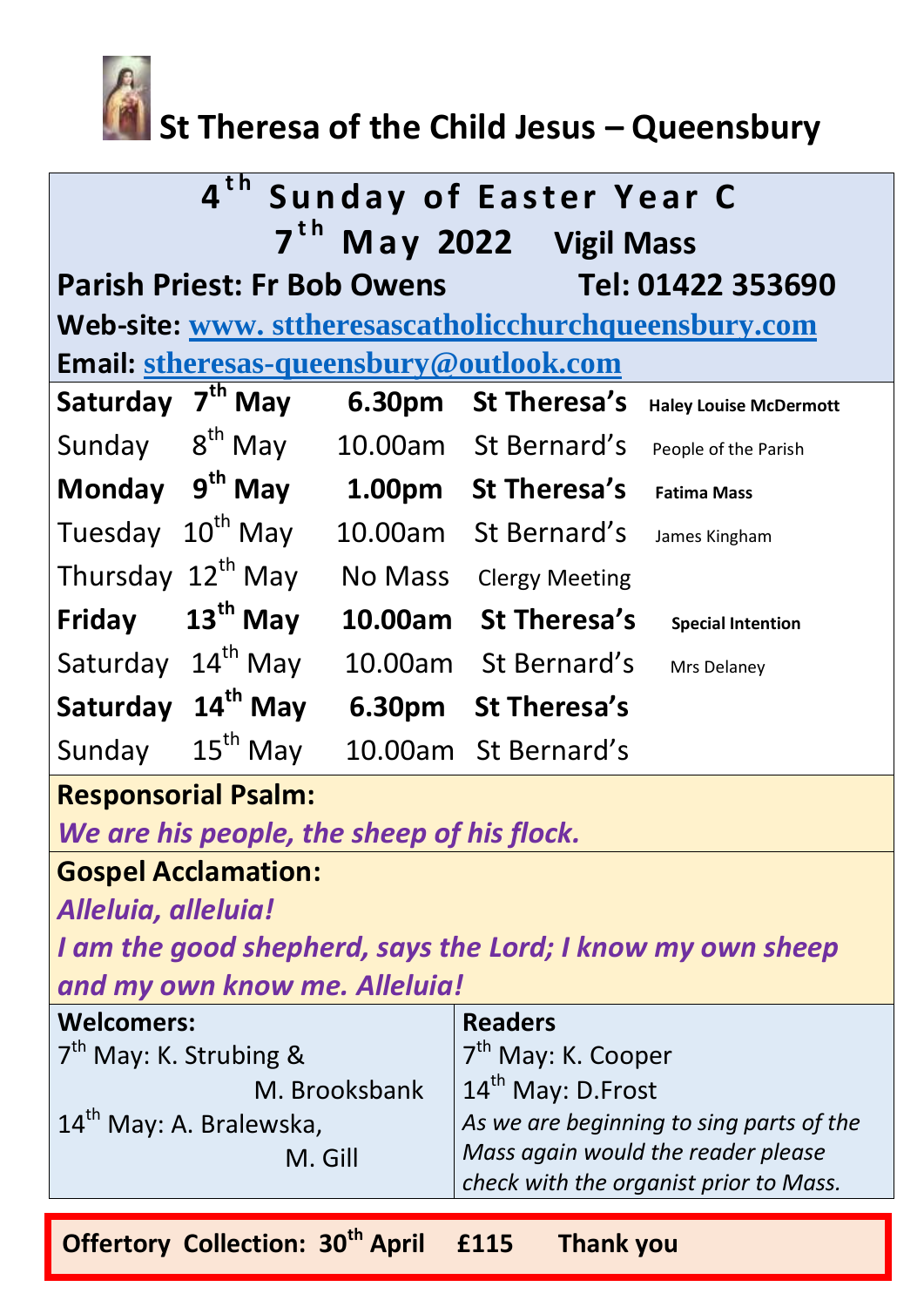

**The Pope's Prayer Intention for May –** for faith filled young people. We pray for all young people, called to live life to the fullest; may they see in Mary's life the way to listen, the depth of discernment, the courage that faith generates and the dedication to service.

**Please keep in mind all those who are in need in our prayers for whatever reason especially St Theresa's** - Inge Parkinson, the Hales family, Anne-Marie, Noah Brown and family, Sophie Middlemiss, Frank & Betty Mackrill, Cath & David Hodgson, Madelaine Hickinson, Gerard Coyne, Sam Rose, Canon Joe Taylor and many special intentions.

**St Bernard's** – Barbara McDonald, Jean Barraclough, Francis Marshall and Dave Sutcliffe. **Those who have died recently**:

**Those whose anniversaries occur about this time**: Sabina Turner

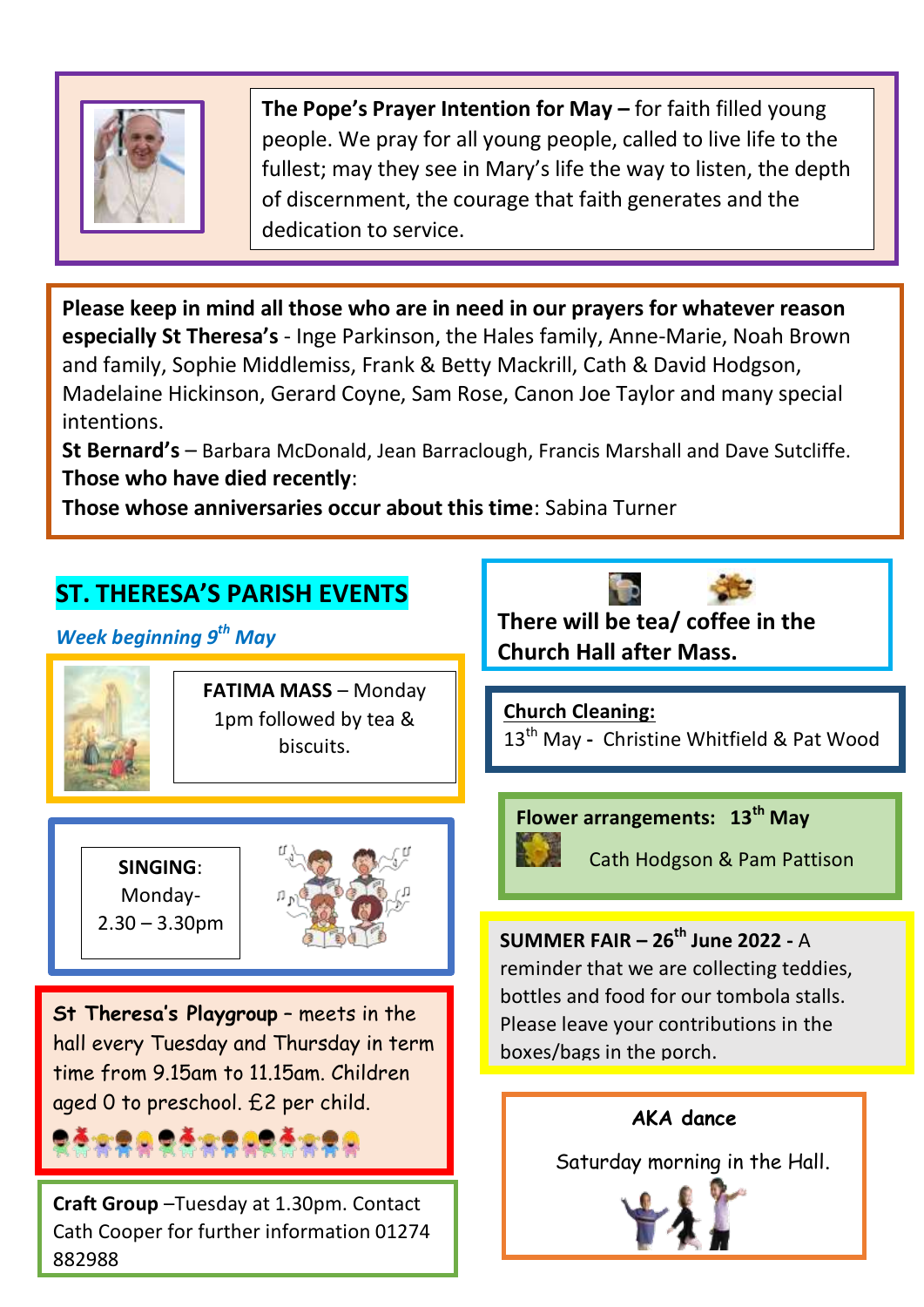**ST THERESA'S AFTERNOON TEA SUNDAY 8th May 2022 from 2pm to 4pm Tickets £5 still available after Mass today. An opportunity to meet up with friends and enjoy a traditional afternoon tea.**



Tuesday 10<sup>th</sup> May at 6.30pm in the Church hall - Phase 2 of the Synodal follow up meeting. Your views matter. Please come along to support our parish. See the information on the Diocesan part of the bulletin.

**ST THERESA'S PARISH WORKING WEEKEND – Saturday May 21st 2022 at 10am**

The last Parish working day was in June 2019 – then COVID struck so there is a fair bit to do and your help will be greatly appreciated. I know we are all getting older but none of the tasks are too challenging and you can always sit down for a rest. Have a look at the photographs on the board in the Church porch. There is a list of jobs that have been identified as needing doing on the table in the porch. Please read through it and if you can help, please write your name opposite the task. More than one person can do the same job. Thank you very much for volunteering. Bring a sandwich if you are staying for lunch. Tea/ coffee and biscuits will be provided.



 **May is dedicated to Our Blessed** Lady**. Blessed Lady.**

 As we pray the rosary we remember the life of Jesus and his mother, Mary. It helps us to contemplate Christ and His love for humanity through His Mother, and our mother, on whom He has lavished so much love. The rosary allows us to really focus on what Jesus did and said.



On Friday we celebrate the feast of Our Lady of Fatima. In 1917 the appearance of Our Lady to the three children watching over the sheep has made Fatima a place of pilgrimage.